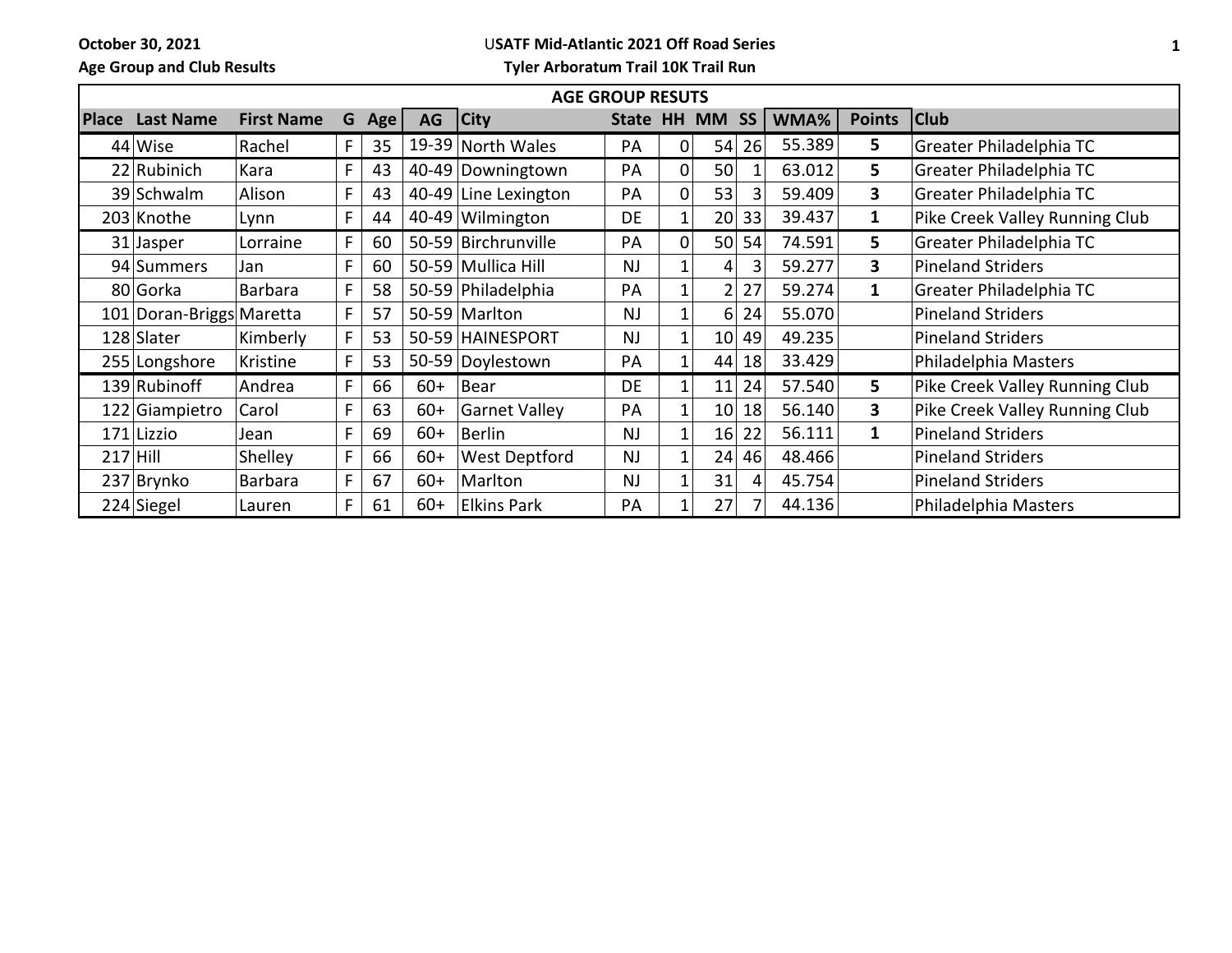**October 30, 2021**

## U**SATF Mid-Atlantic 2021 Off Road Series**

**Age Group and Club Results**

## **Tyler Arboratum Trail 10K Trail Run**

| <b>Place</b> | <b>Last Name</b> | <b>First Name</b> | G | Age | AG    | <b>City</b>           | <b>State</b> |                | HH MM SS        |       | WMA%   | <b>Points</b> | <b>Club</b>                      |
|--------------|------------------|-------------------|---|-----|-------|-----------------------|--------------|----------------|-----------------|-------|--------|---------------|----------------------------------|
|              | $4$ Nigro        | Luke              | M | 27  |       | $19-39$ Newark        | DE           | 0              | 44              | 34    | 59.237 | 5             | Pike Creek Valley Running Club   |
|              | 7 Weida          | Peter             | M | 28  |       | 19-39 Lancaster       | PA           | $\Omega$       | 45              | 31    | 58.001 | $\mathbf{3}$  | F and M Track Club               |
|              | 13 Vasko         | Jack              | M | 39  |       | 19-39 Wallingford     | PA           | 0              | 47              |       | 57.831 | 1             |                                  |
|              | 29 Waniak        | Stephen           | M | 34  |       | 19-39 Mount Laurel    | <b>NJ</b>    | 0              | 50 <sup>1</sup> | 42    | 52.367 |               | <b>Pineland Striders</b>         |
|              | 14 Templin       | Steve             | M | 48  |       | 40-49 Muncy           | PA           | 0              | 47              | 22    | 61.682 | 5             | <b>Rosemont Running Club</b>     |
|              | 8 Schultz        | Derek             | M | 43  |       | 40-49 Pottstown       | PA           | 0              | 45              | 37    | 61.491 | 3             | <b>Rosemont Running Club</b>     |
|              | 17 Miles         | Jeff              | M | 48  |       | 40-49 East Greenville | PA           | 0              | 48              | 39    | 60.055 | $\mathbf{1}$  | <b>Rosemont Running Club</b>     |
|              | 77 Long          | David             | M | 46  |       | 40-49 Newark          | <b>DE</b>    |                | $\mathsf{2}$    |       | 46.257 |               | Pike Creek Valley Running Club   |
|              | $11$  Pino       | Justin            | M | 53  |       | 50-59 Pitman          | <b>NJ</b>    | $\overline{0}$ | 46              | 27    | 65.626 | 5             | <b>Rosemont Running Club</b>     |
|              | 19 Armstrong     | Scott             | M | 58  |       | 50-59 Pottstown       | <b>PA</b>    | $\overline{0}$ | 48              | 52    | 65.211 | 3             | Greater Philadelphia TC          |
|              | $27$ Hatch       | Stanley           | M | 60  |       | 50-59 Flourtown       | PA           | 0              | 50              | 37    | 64.109 | $\mathbf{1}$  | Greater Philadelphia TC          |
|              | 23 Flanagan      | Michael           | M | 53  |       | 50-59 Newtown Square  | <b>PA</b>    | 0              | 50              | 17    | 60.623 |               | Greater Philadelphia TC          |
|              | 50 OConnell      | David             | M | 55  |       | 50-59 Willow Grove    | <b>PA</b>    | $\overline{0}$ | 56              | 16    | 55.124 |               | Philadelphia Masters             |
|              | 207 McLaughlin   | Peter             | M | 59  |       | 50-59 Newark          | DE           |                | 20 <sup>1</sup> | 45    | 39.814 |               | <b>Trail Dawgs Athletic Club</b> |
|              | 62 Stenzel       | Robert            | M | 65  | $60+$ | Cherry Hill           | <b>NJ</b>    | $\Omega$       |                 | 59 45 | 56.932 | 5.            | <b>Pineland Striders</b>         |
|              | 74 Pellechio     | Thomas            | M | 66  | $60+$ | Doylestown            | PA           |                |                 | 25    | 55.929 | 3             | Philadelphia Masters             |
|              | 143 Sacks        | Frederick         | M | 68  | $60+$ | Cherry Hill           | <b>NJ</b>    |                | 11              | 59    | 48.669 | 1             | <b>Pineland Striders</b>         |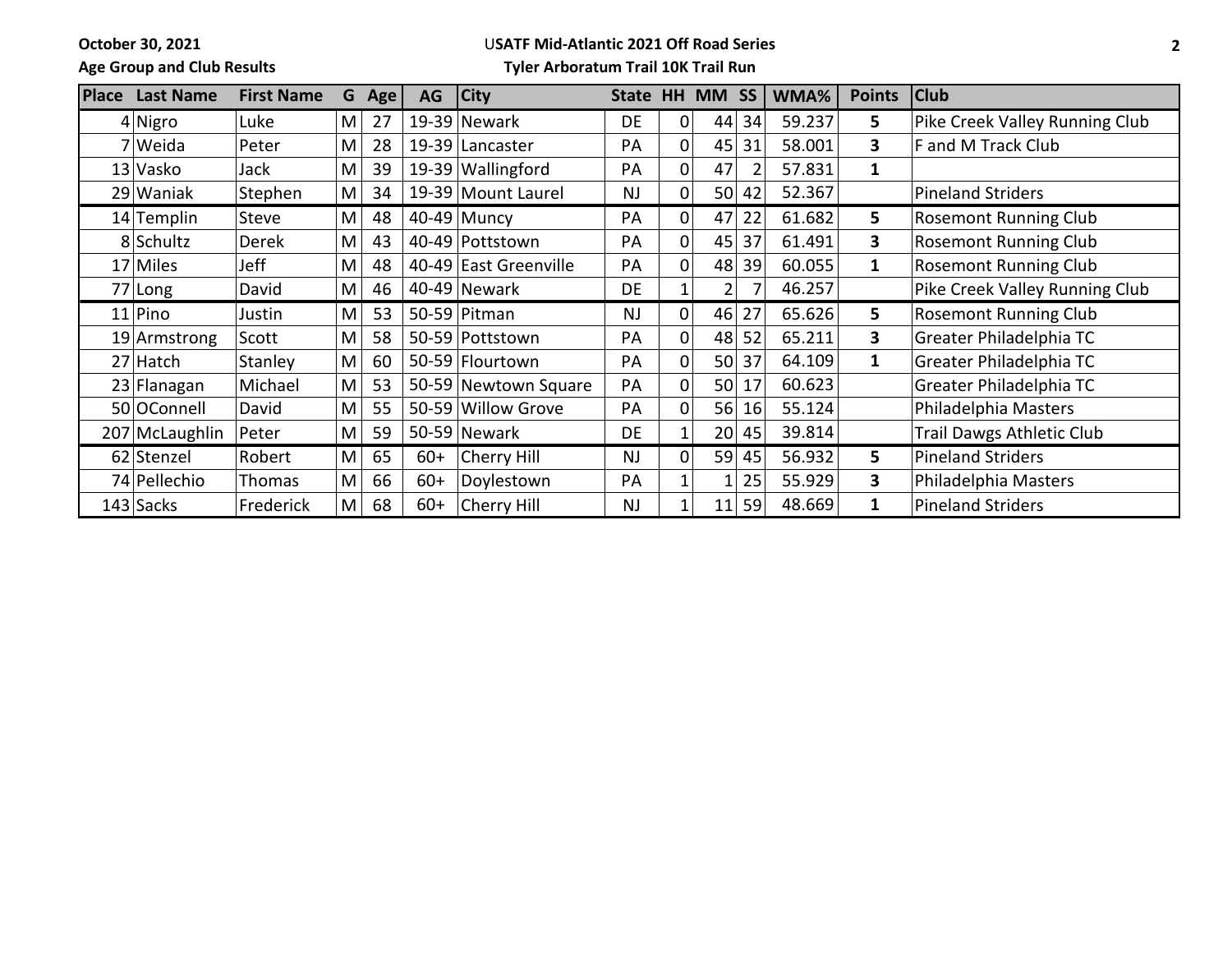**October 30, 2021 Age Group and Club Results**

## U**SATF Mid-Atlantic 2021 Off Road Series**

**Tyler Arboratum Trail 10K Trail Run**

| <b>CLUB RESULTS</b> |                          |                   |   |     |       |                       |                |                |                 |                |        |                |                                         |
|---------------------|--------------------------|-------------------|---|-----|-------|-----------------------|----------------|----------------|-----------------|----------------|--------|----------------|-----------------------------------------|
|                     | <b>Place Last Name</b>   | <b>First Name</b> | G | Age | AG    | <b>City</b>           | State HH MM SS |                |                 |                | WMA%   | <b>Pts</b>     | <b>Club</b>                             |
|                     | 7 Weida                  | Peter             | M | 28  |       | 19-39 Lancaster       | PA             | 0              | 45 31           |                | 58.001 | 58.001         | F and M Track Club                      |
|                     | 31 Jasper                | Lorraine          | F | 60  |       | 50-59 Birchrunville   | PA             | 0              | 50              | 54             | 74.591 |                | Greater Philadelphia TC                 |
|                     | 19 Armstrong             | Scott             | M | 58  |       | 50-59 Pottstown       | PA             | 0              | 48              | 52             | 65.211 |                | Greater Philadelphia TC                 |
|                     | 27 Hatch                 | Stanley           | M | 60  |       | 50-59 Flourtown       | PA             | 0              | 50              | 37             | 64.109 |                | Greater Philadelphia TC                 |
|                     | 22 Rubinich              | Kara              | F | 43  |       | 40-49 Downingtown     | PA             | 0              | 50              | $\mathbf{1}$   | 63.012 |                | Greater Philadelphia TC                 |
|                     | 23 Flanagan              | Michael           | M | 53  |       | 50-59 Newtown Square  | PA             | 0              | 50              | 17             |        | 60.623 385.548 | Greater Philadelphia TC                 |
|                     | 39 Schwalm               | Alison            | F | 43  |       | 40-49 Line Lexington  | PA             | 0              | 53              | 3              | 59.409 |                | Greater Philadelphia TC                 |
|                     | 80 Gorka                 | <b>Barbara</b>    | F | 58  |       | 50-59 Philadelphia    | PA             | 1              | $\overline{2}$  | 27             | 59.274 |                | Greater Philadelphia TC                 |
|                     | 44 Wise                  | Rachel            | F | 35  |       | 18-39 North Wales     | PA             | 0              | 54              | 26             | 55.389 |                | Greater Philadelphia TC                 |
|                     | 74 Pellechio             | Thomas            | M | 66  | $60+$ | Doylestown            | PA             | 1              | 1               | 25             | 55.929 |                | Philadelphia Masters                    |
|                     | 50 OConnell              | David             | M | 55  |       | 50-59 Willow Grove    | PA             | 0              | 56              | 16             | 55.124 |                | Philadelphia Masters                    |
|                     | 224 Siegel               | Lauren            | F | 61  | $60+$ | <b>Elkins Park</b>    | PA             | $\mathbf{1}$   | 27              | $\overline{7}$ | 44.136 |                | Philadelphia Masters                    |
|                     | 255 Longshore            | Kristine          | F | 53  |       | 50-59 Doylestown      | PA             | 1              | 44              | 18             | 33.429 | 188.619        | Philadelphia Masters                    |
|                     | 4 Nigro                  | Luke              | M | 27  |       | 19-39 Newark          | <b>DE</b>      | 0              | 44              | 34             | 59.237 |                | Pike Creek Valley Running Club          |
|                     | 139 Rubinoff             | Andrea            | F | 66  | $60+$ | Bear                  | DE             | 1              | 11              | 24             | 57.540 |                | Pike Creek Valley Running Club          |
|                     | 122 Giampietro           | Carol             | F | 63  | $60+$ | Garnet Valley         | PA             | $\mathbf 1$    | 10 <sup>1</sup> | 18             | 56.140 |                | Pike Creek Valley Running Club          |
|                     | 77 Long                  | David             | M | 46  |       | 40-49 Newark          | <b>DE</b>      | $\mathbf 1$    | $\overline{2}$  | $\overline{7}$ | 46.257 |                | Pike Creek Valley Running Club          |
|                     | 203 Knothe               | Lynn              | F | 44  |       | 40-49 Wilmington      | DE             | $\mathbf 1$    |                 | 20 33          | 39.437 | 258.611        | Pike Creek Valley Running Club          |
|                     | 94 Summers               | Jan               | F | 60  |       | 50-59 Mullica Hill    | <b>NJ</b>      | $\mathbf 1$    | 4               | 3              | 59.277 |                | <b>Pineland Striders</b>                |
|                     | 62 Stenzel               | Robert            | M | 65  | $60+$ | Cherry Hill           | NJ             | 0              | 59              | 45             | 56.932 |                | <b>Pineland Striders</b>                |
|                     | 171 Lizzio               | Jean              | F | 69  | $60+$ | Berlin                | <b>NJ</b>      | $\overline{1}$ | 16              | 22             | 56.111 |                | <b>Pineland Striders</b>                |
|                     | 101 Doran-Briggs Maretta |                   | F | 57  |       | 50-59 Marlton         | <b>NJ</b>      | $\mathbf 1$    | 6               | 24             | 55.070 |                | <b>Pineland Striders</b>                |
|                     | 29 Waniak                | Stephen           | M | 34  |       | 19-39 Mount Laurel    | NJ             | 0              | 50              | 42             |        | 52.367 279.756 | <b>Pineland Striders</b>                |
|                     | 128 Slater               | Kimberly          | F | 53  |       | 50-59 HAINESPORT      | <b>NJ</b>      | 1              | 10              | 49             | 49.235 |                | <b>Pineland Striders</b>                |
|                     | 143 Sacks                | Frederick         | M | 68  | $60+$ | Cherry Hill           | <b>NJ</b>      | $\mathbf 1$    | 11              | 59             | 48.669 |                | <b>Pineland Striders</b>                |
| $217$ Hill          |                          | Shelley           | F | 66  | $60+$ | <b>West Deptford</b>  | <b>NJ</b>      | 1              | 24              | 46             | 48.466 |                | <b>Pineland Striders</b>                |
|                     | 237 Brynko               | Barbara           | F | 67  | $60+$ | Marlton               | <b>NJ</b>      | $\mathbf 1$    | 31              | 4              | 45.754 |                | <b>Pineland Striders</b>                |
|                     | $11$ Pino                | Justin            | M | 53  |       | 50-59 Pitman          | <b>NJ</b>      | 0              |                 | 46 27          | 65.626 |                | <b>Rosemont Running Club</b>            |
|                     | 14 Templin               | Steve             | M | 48  |       | $40-49$ Muncy         | PA             | 0              | 47              | 22             | 61.682 |                | <b>Rosemont Running Club</b>            |
|                     | 8 Schultz                | <b>Derek</b>      | M | 43  |       | 40-49 Pottstown       | PA             | 0              |                 | 45 37          |        |                | 61.491 188.799 Rosemont Running Club    |
|                     | 17 Miles                 | Jeff              | M | 48  |       | 40-49 East Greenville | PA             | 0              |                 | 48 39          | 60.055 |                | <b>Rosemont Running Club</b>            |
|                     | 207 McLaughlin           | Peter             | M | 59  |       | 50-59 Newark          | DE             | 1              |                 | 20 45          |        |                | 39.814 39.814 Trail Dawgs Athletic Club |